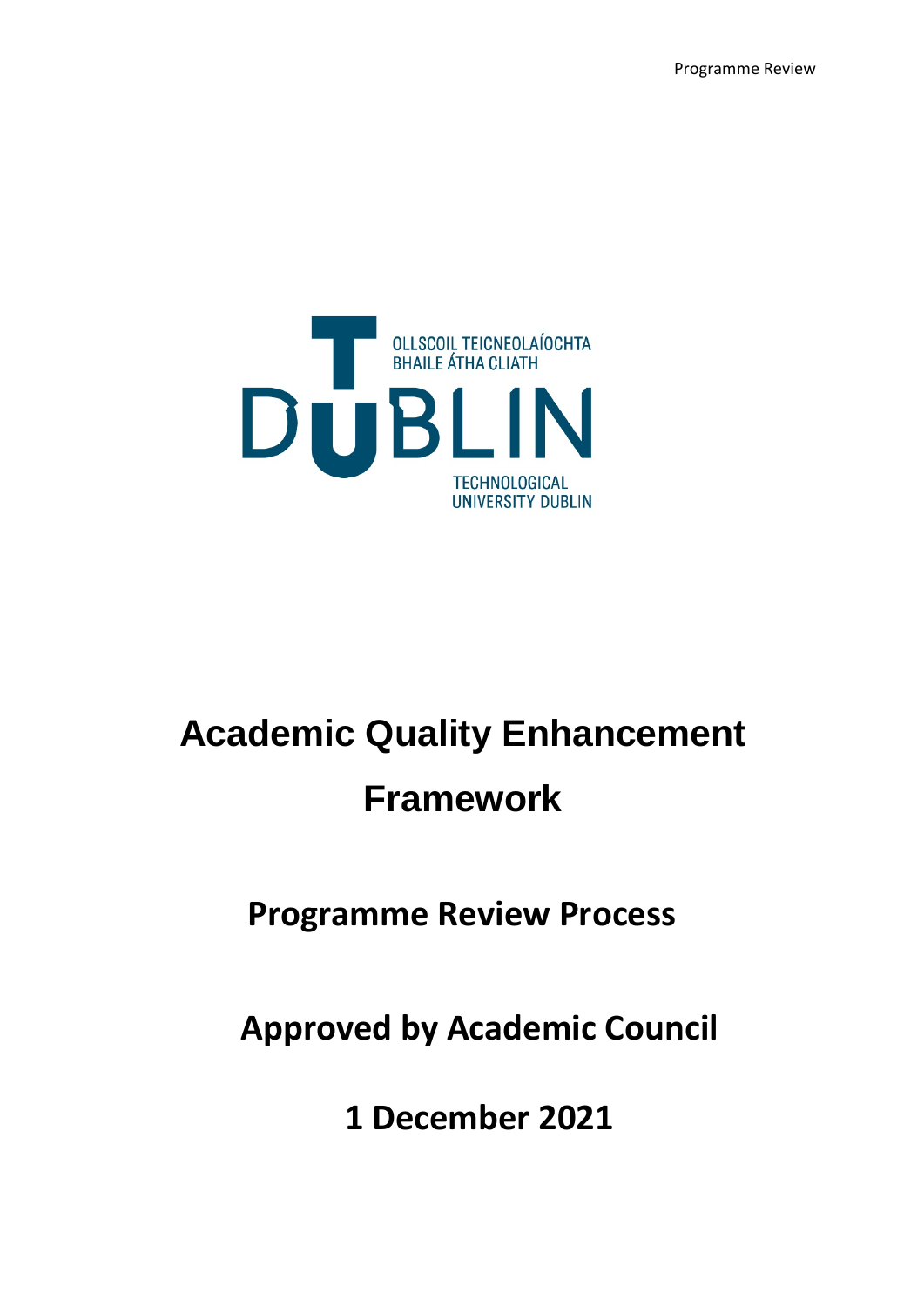## TABLE OF CONTENTS

| 1. |     |                                                                                   |  |  |
|----|-----|-----------------------------------------------------------------------------------|--|--|
| 2. |     |                                                                                   |  |  |
| З. |     |                                                                                   |  |  |
| 4. |     |                                                                                   |  |  |
| 5. |     |                                                                                   |  |  |
|    | 5.1 |                                                                                   |  |  |
|    | 5.2 |                                                                                   |  |  |
|    | 5.3 | Consideration of Programme Self-Evaluation Report by Faculty Board 12             |  |  |
|    | 5.4 |                                                                                   |  |  |
|    | 5.5 |                                                                                   |  |  |
|    | 5.6 |                                                                                   |  |  |
|    | 5.7 |                                                                                   |  |  |
|    | 5.8 |                                                                                   |  |  |
| 6. |     |                                                                                   |  |  |
|    | 6.1 |                                                                                   |  |  |
|    | 6.2 | Review of Programmes Leading to Minor, Supplemental or Special Purpose Awards  20 |  |  |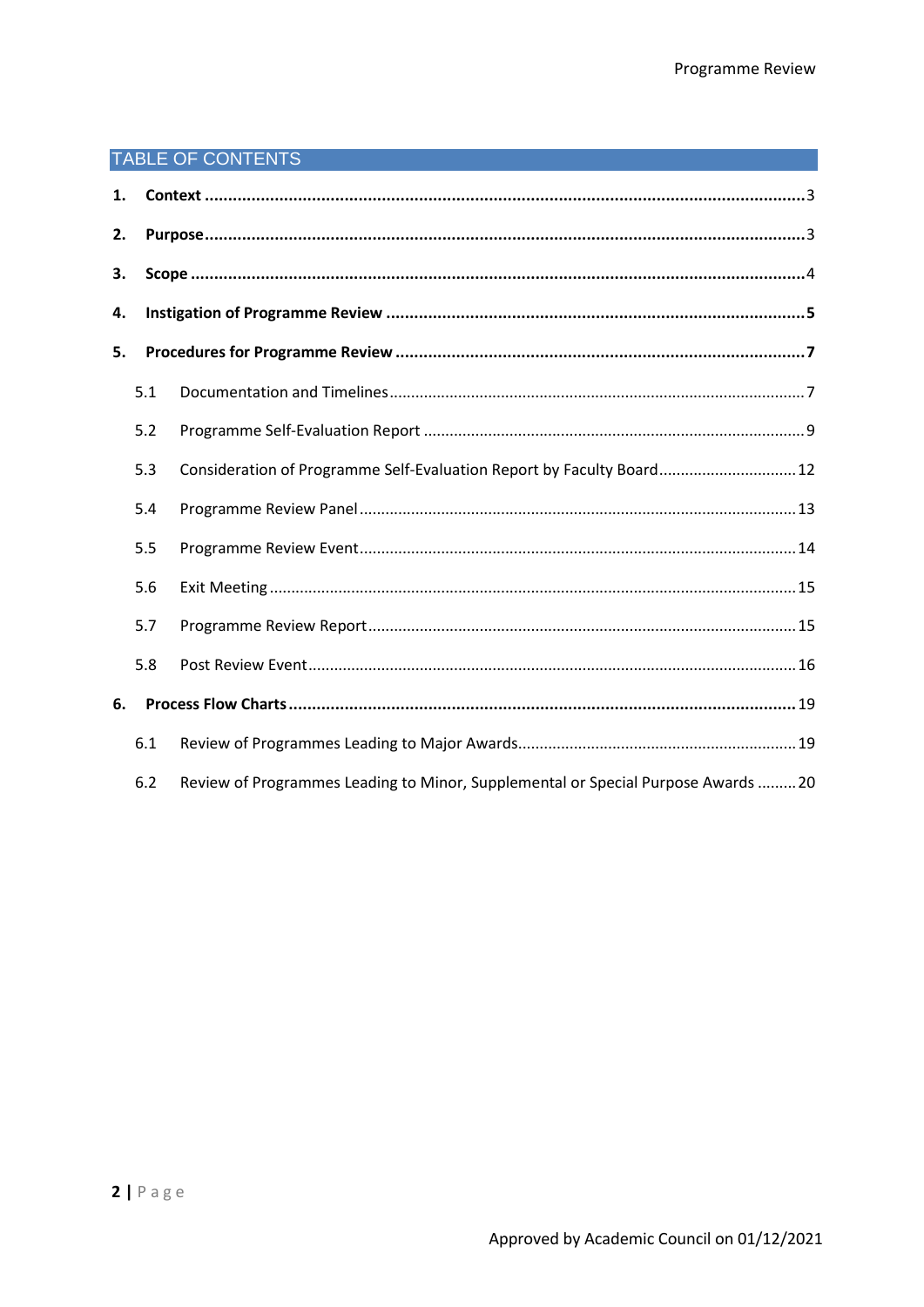Programme Review

#### <span id="page-2-0"></span>**1. Context**

- 1.1. This document sets out the University's procedures for the review of academic programmes. Programme review is a quality enhancement exercise that provides an opportunity for the University to conduct a critical evaluation of a programme or a portfolio of programmes and to make significant changes to the programme or programmes if appropriate. Programme review assures quality, promotes best practice, and embeds opportunities for adding value through the enhancement of the programme quality on a continuous basis.
- 1.2. These procedures should be read in conjunction with the Protocols for TU Dublin Quality Reviews. Programme Coordinators should consult the Academic Affairs website for records of previous reviews, outcomes of internal quality surveys and the suite of current national and international best practice guidelines.
- 1.3. The Programme Review process ensures programme development and approval is aligned to the guidance, checklists and advice in the Programme Design and Delivery Handbook. Although, the process described here assumes that one single programme is being reviewed, this will inevitably include any embedded programmes and exit awards. Furthermore, Discipline Programmes Boards or Faculty Boards may propose to Academic Affairs that multiple programmes, which share stages and/or have many common elements, are reviewed together. A similar proposal may be submitted for programmes where there is an automatic and clear progression, e.g. from a Level 7 to Level 8 programme in the same discipline.
- 1.4. The rationale for Programme Reviews embodies the requirements in international best practice and legislation requirements and regulatory guidelines.

#### <span id="page-2-1"></span>**2. Purpose**

- 2.1. The purpose of this document is to outline the policies and procedures relating to the review of a TU Dublin academic programme.
- 2.2. The purpose of a programme review is to: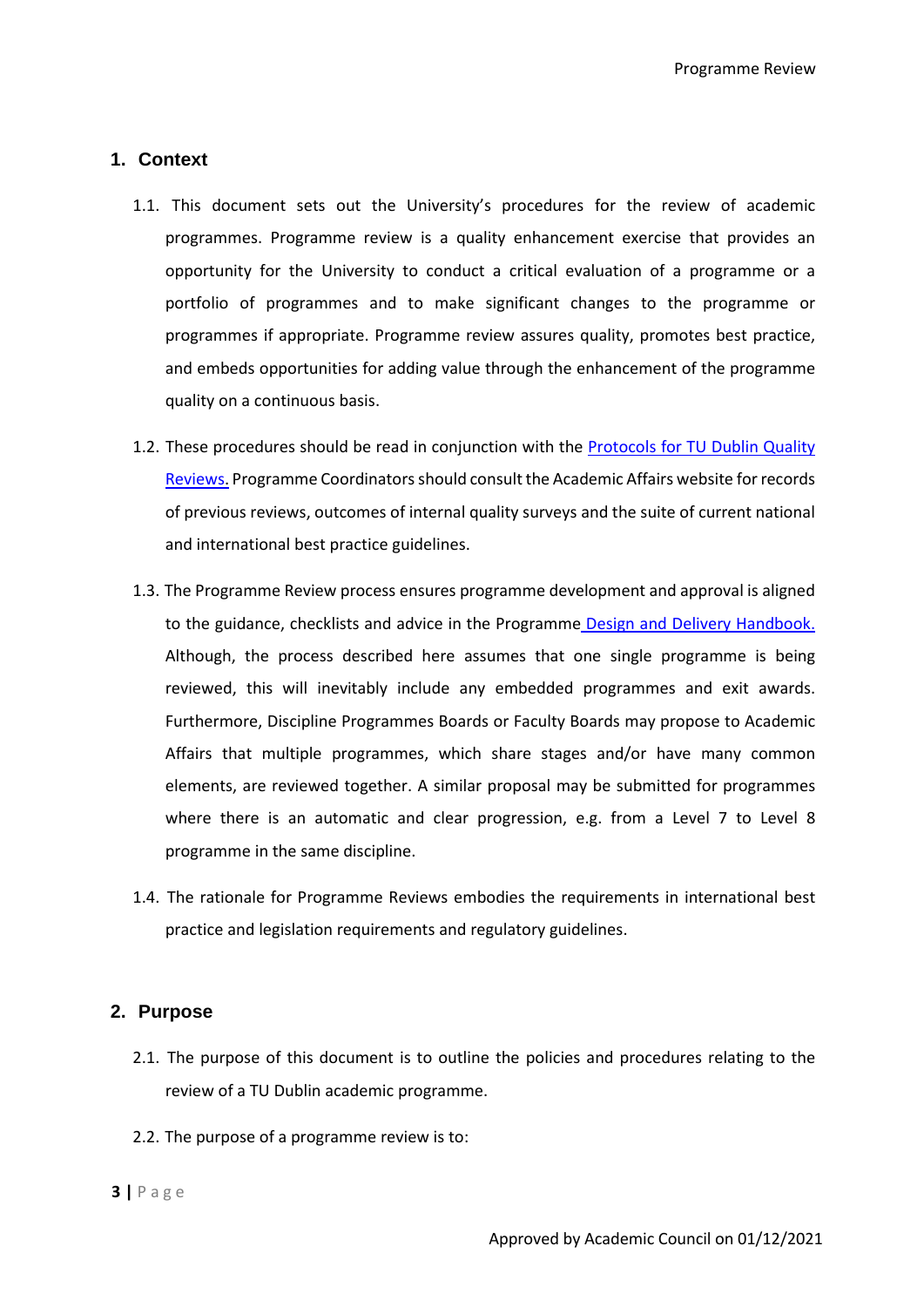- Ensure that the programme maintains appropriate academic standards commensurate with the University's award and standards.
- Ensure that a viable market demand exists for the programme and that it is sustainable;
- Provide the opportunity for seeking stakeholder feedback including from students, staff, external examiners, community, industry and the professions and other external peers, and to use such feedback to revise the contents and relevance of programmes, including redesign of curricula and delivery strategies;
- Ensure adherence to TU Dublin Policies, Guidelines and Educational Model related to good practice in learning, teaching and assessment as described in the Programme Design and Delivery Handbook;
- Ensure adequate resource allocation for the effective delivery of the programme;
- Monitor the effectiveness of the University's Annual Academic Quality Enhancement Processfor the programme and the implementation of identified quality enhancement plans;
- Ensure that statutory requirements in relation to access, transfer and progression continue to be met.
- Ensure the programme reflects requirements of professional, regulatory and associative bodies to retain recognition and/or association.

#### <span id="page-3-0"></span>**3. Scope**

- 3.1. A programme review will not form part of the School Review process but can take place prior to the School Review Process, at the behest of the Discipline Programmes Boards or the University Programmes Board, or the need may be identified through another external/internal process such as the Annual Academic Quality Enhancement Process.
- 3.2. The scope provides for two types of programme review:
	- Full Programme Review where all aspects of the programme are reviewed and the programme is revalidated;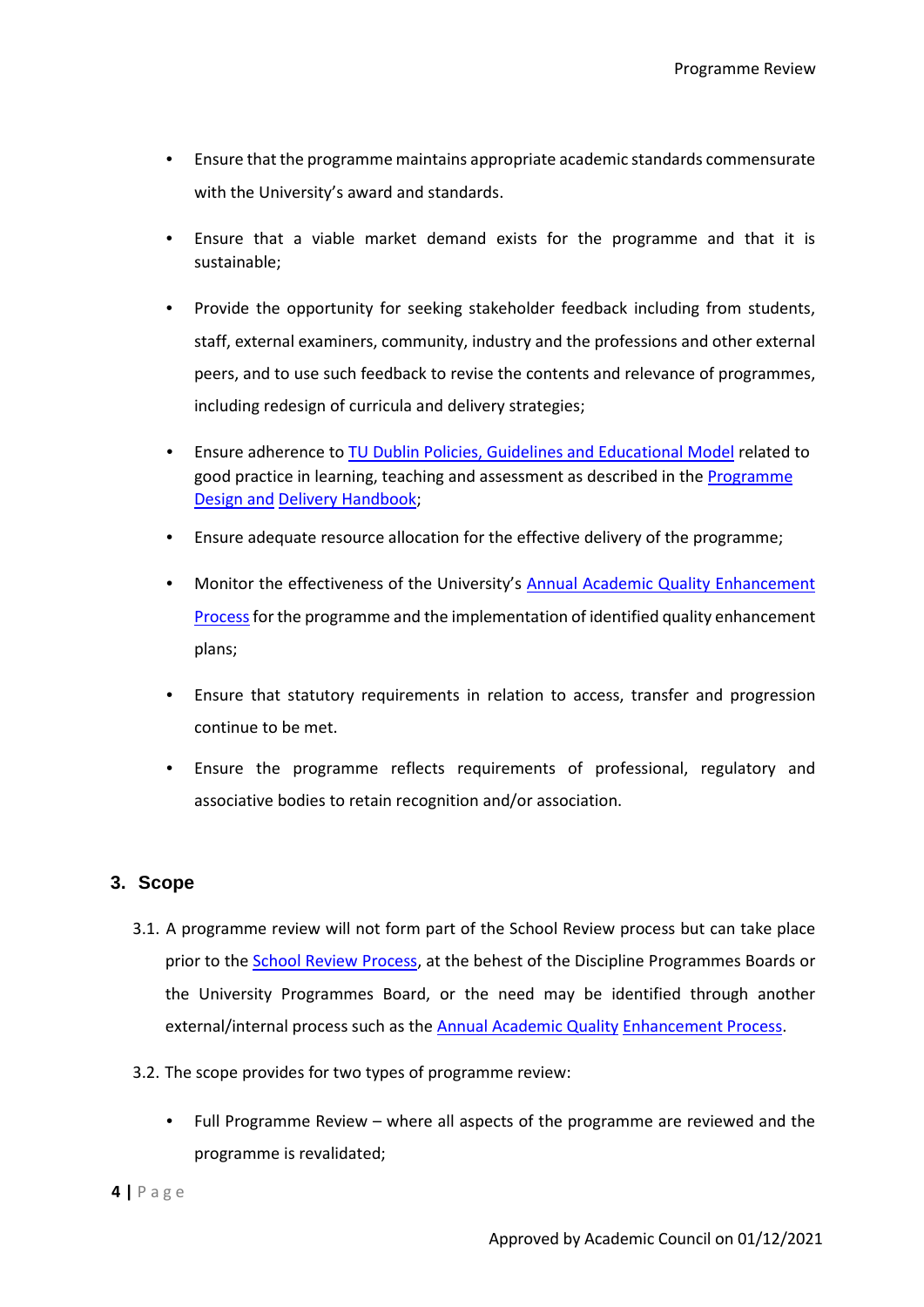- Focused Programme Review which focuses on specific aspects of the programme, and is typically triggered by an internal quality enhancement process (e.g. Making Changes to Programmes & Modules Process);
- 3.3. Modifications to the programme are considered as part of the review process. When modifications to a programme are being proposed outside of a review, the procedures described in the Making Changes to Programmes & Modules Process should be followed. In addition, any modifications to modules within the programme must be approved by the relevant School prior to the programme review through the procedures described in the Making Changes to Programmes & Modules Process.
- 3.4. Any changes resulting from the Programme Review Panel's conditions or recommendations will be approved through the review process itself and the Programme & Module Catalogue will be updated when the Panel's report and the School's response are approved.
- 3.5. It is assumed that any changes approved through the Programme Review process will be implemented in the following academic year, unless specifically stated otherwise within the submitted documentation.

#### <span id="page-4-0"></span>**4. Instigation of Programme Review**

- 4.1. The need to review a programme may be identified by the Faculty Board, or by the Discipline Programmes Board, which then makes a proposal to the Faculty Board. A Programme Team may also recommend the Discipline Programmes Board makes such a proposal to the Faculty Board. In addition, the  $Academic$  Quality Assurance  $&$ Enhancement Committee or the University Programmes Board can make a recommendation to Academic Affairs to start the review process for a particular programme or set of programmes.
- 4.2. A programme review may be triggered by the outcomes of: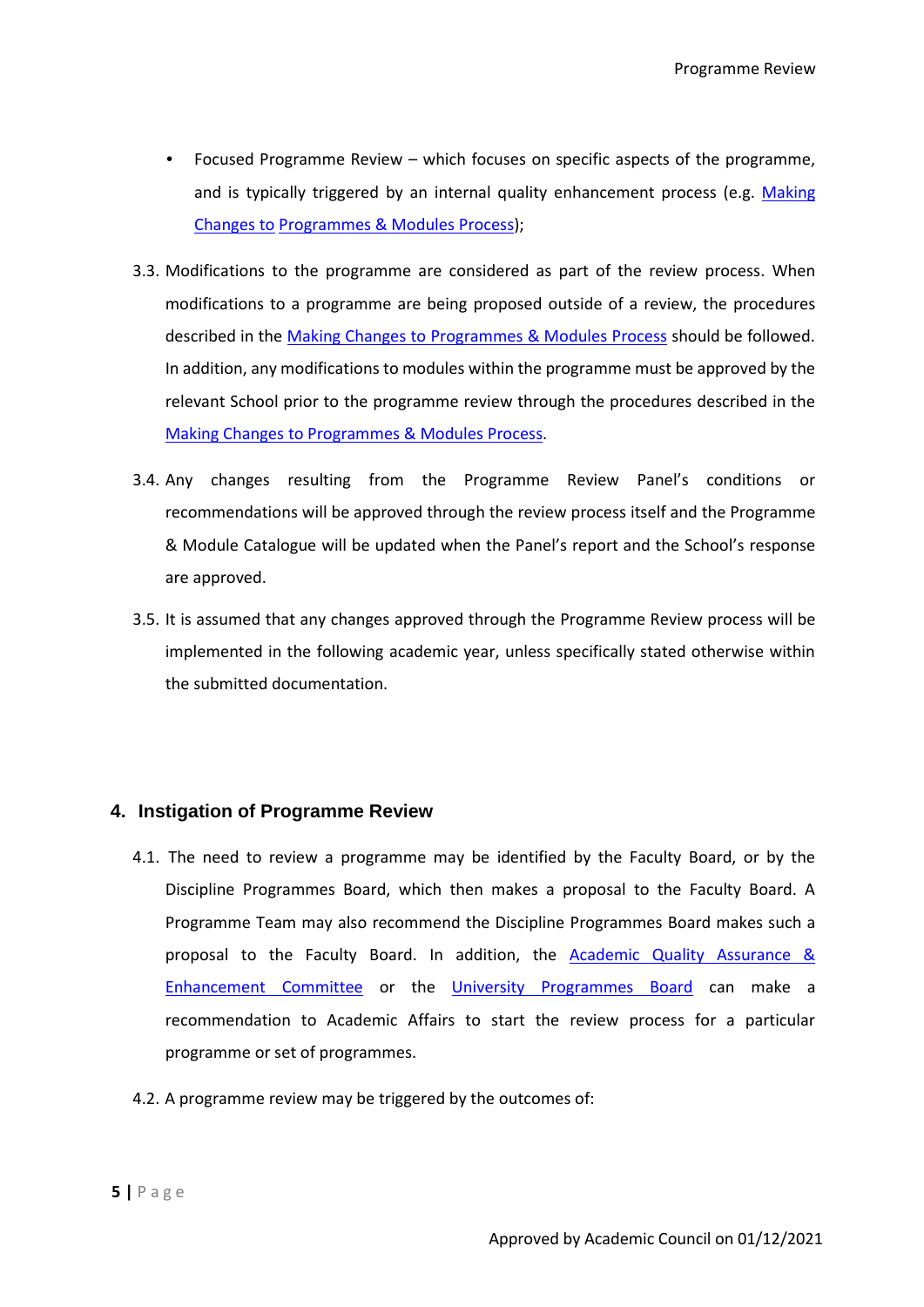- A review of student data (e.g. student numbers, diversity data, progression rates, graduations rates, etc.);
- Quality enhancement process (e.g. Annual Academic Quality Enhancement Process, School Review, Making Changes to Programme & Modules);
- A review of the number and level of changes made to the programme or its modules since its original validation. The Programme & Module Catalogue will be used by Academic Affairs and Faculty Boards to monitor the number and level of changes made to programmes;
- Change in the external environment, such as the employment market and regulatory requirements.
- 4.3. Faculty Board, Academic Quality Assurance & Enhancement Committee or the University Programmes Board may request that the review be limited to specific aspects of the programme.
- 4.4. Once a programme review has been requested, the School should submit a completed External Panel Members Nominations Form to the Faculty Board.
- 4.5. To start the review of a programme, the Faculty Board contacts Academic Affairs to request the programme is added to the Schedule of Programme Reviews. For the review of a programme leading to a Major Award, as shown in the process flow chart in Section 6.1, the Faculty Board must also submit the approved External Panel Member Nominations Form to Academic Affairs.
- 4.6. In the case of a review of a programme leading to a Major Award, on receipt of the request, Academic Affairs will:
	- In the case of a full programme review, formally establish a Programme Review Panel.
	- In the case of a focused programme review, formally establish a Programme Review Panel, and draft a description of the specific area(s) to be focused on by the Panel.
- 4.7. Any conflicts of interest, current or previous associations between a proposed external panel member and the programme under review must be declared in the initial review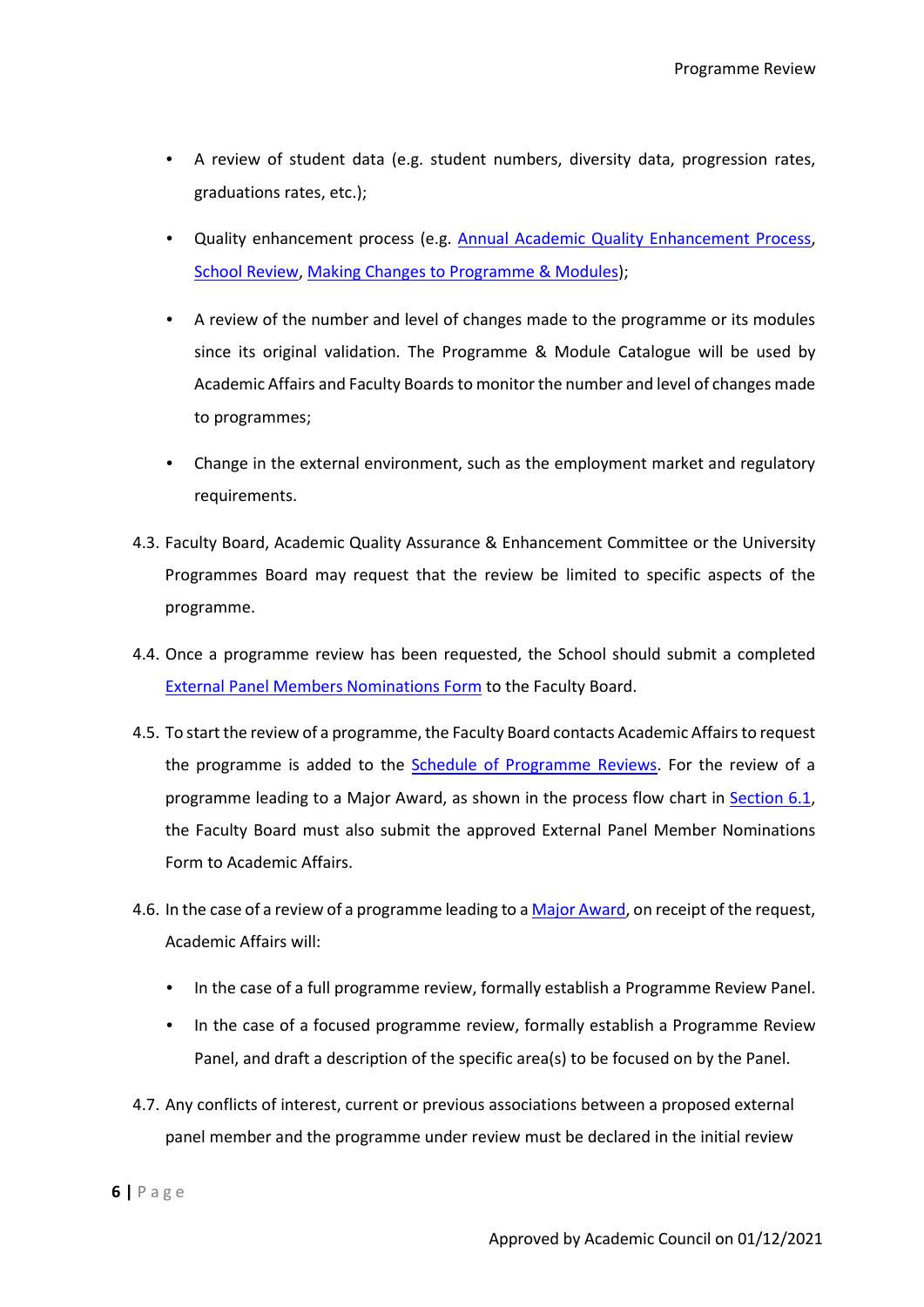consultation process, as per the requirements in the External Panel Member Nomination Form.

4.8. The review process of a programme leading to a Minor, Special Purpose or Supplemental Award is undertaken at Faculty level, as shown in the process flow chart in Section 6.2. The review process to be followed and the panel membership will depend on the nature of the programme and will be determined by Academic Affairs in consultation with the Faculty Vice-Dean of Education. Where a minor award is a sub-set of a major award, and its review may impact on that major award, a review of the programme leading to the major award, which would inherently encompass the minor award, may be undertaken.

#### <span id="page-6-0"></span>**5. Procedures for Programme Review**

#### <span id="page-6-1"></span>**5.1 Documentation and Timelines**

- 5.1.1 The programme review process provides an opportunity for the Discipline Programmes Board to conduct a critical evaluation of the programme, and where necessary, to consider the pertinent issues that may have triggered the review and/or to make significant changes to the programme, if appropriate.
- 5.1.2 The Programme Self-Evaluation Report (PSER) is the primary document in the review process and is supported by the updated programme documentation. The structure and indicative contents are provided in the indicative PSER Template. When a focused review is undertaken, the PSER template will be amended by Academic Affairs at the start of the review process.
- 5.1.3 Upon completion of the Programme Self-Evaluation Report, the Programme Coordinator creates a draft copy of the programme information currently approved on the Programme & Module Catalogue. The Coordinator then makes the amendments that have been agreed through the programme self-evaluation process and submits the draft to the Chair of the Discipline Programmes Board and the relevant Head of School, who reviews the programme from a resources and staffing perspective.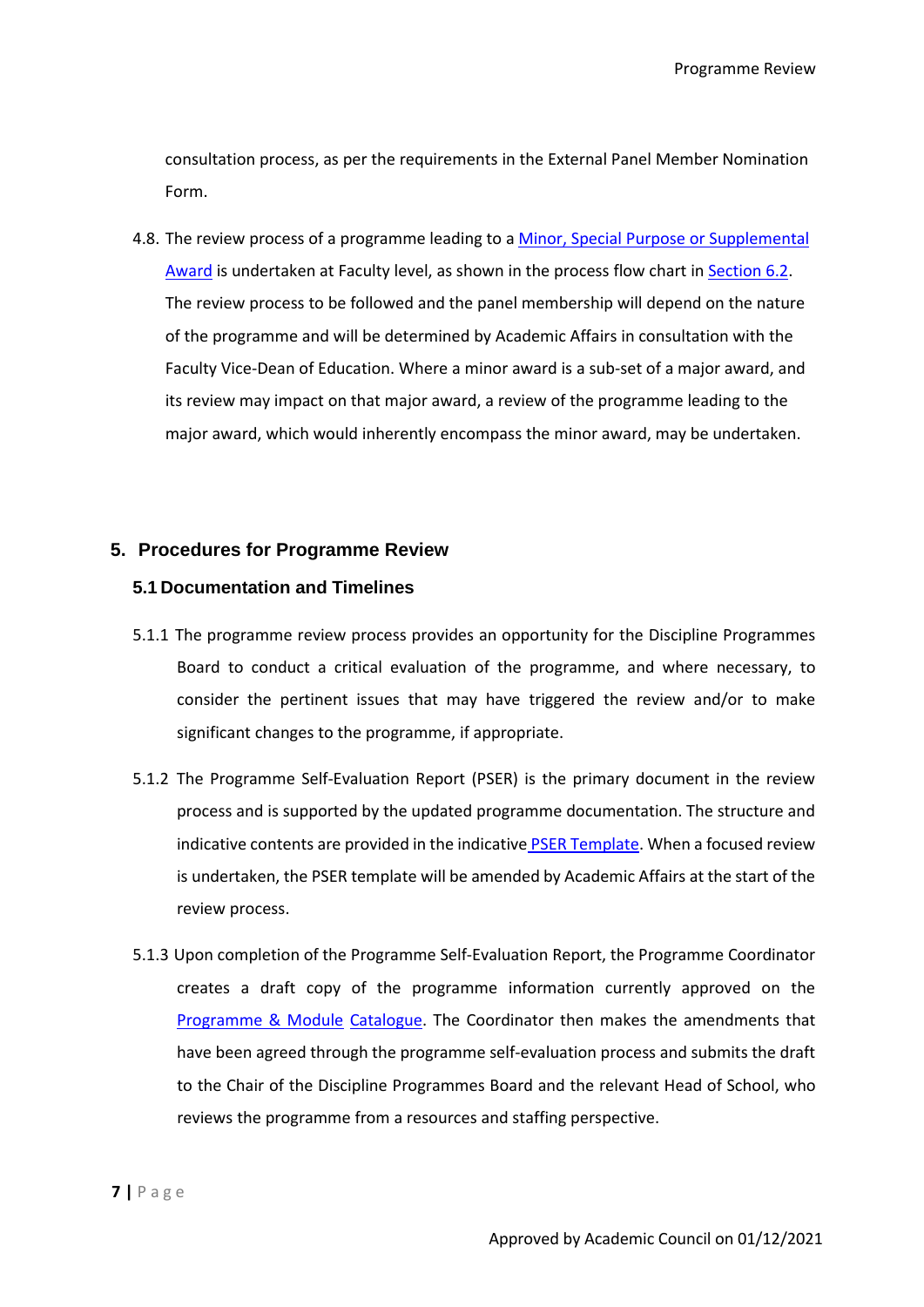- 5.1.4 The Programme Self-Evaluation Report and the updated programme information is considered by the Discipline Programmes Board, and if approved is submitted (programme documentation submitted via the Programme & Module Catalogue) to the Faculty Board.
- 5.1.5 The Programme Self-Evaluation Report, including the proposed changes to the programme, are considered by the Faculty Board and if approved are submitted to Academic Affairs.
- 5.1.6 Once a Programme Review Panel has been established, Academic Affairs will download the draft programme information from the Programme & Module Catalogue and provide it to the Programme Review Panel along with the Self-Evaluation Document and any other relevant documents.
- 5.1.7 The following documents are provided to the Programme Review Panel at least four weeks in advance of the Panel visit:
	- Programme Self-Evaluation Report
	- Updated Programme Information (taken from Programme & Module Catalogue)
	- Students Handbook(s)
	- Other documentation where appropriate and relevant
- 5.1.8 In addition, the following documents will be made available to the Programme Review Panel two weeks prior to the site visit via a shared online facility:
	- Exemplar assessment materials (e.g. examination, briefs, assignments);
	- External examiner reports for the previous three academic years;
	- Annual Programme Enhancement Reports for the previous three academic years;
	- Work Placement Handbook (if applicable).
- 5.1.9 Other documents can be requested by the Programme Review Panel. The Chair of the Panel will communicate any requests for further information or documentation at least one week prior to the Panel's visit.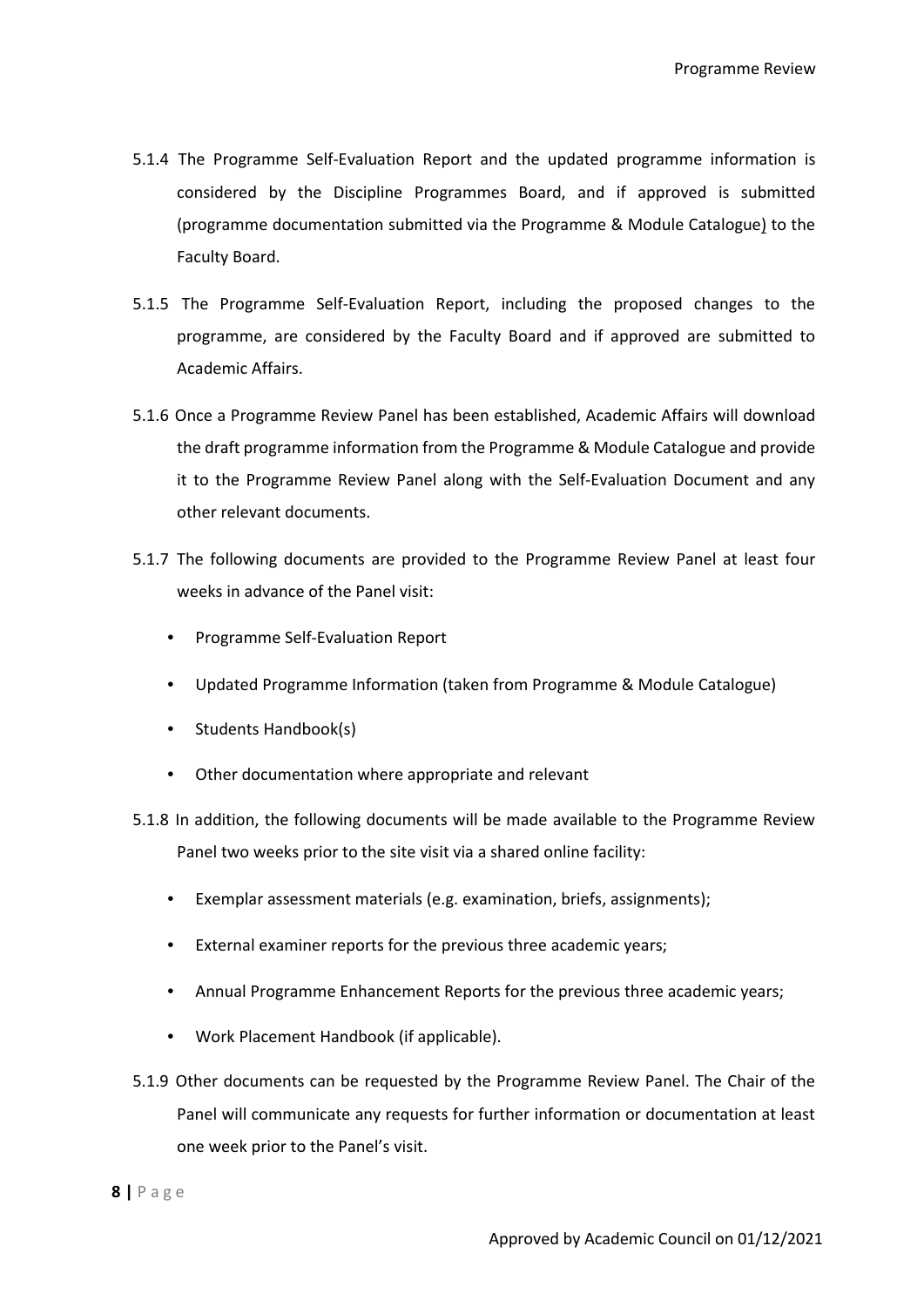Programme Review

#### <span id="page-8-0"></span>**5.2 Programme Self-Evaluation Report**

- 5.2.1 The key element in a review of a programme is the critical self-evaluation and re-appraisal of all aspects of the programme.
- 5.2.2 This self-evaluation exercise will be coordinated by the Programme Coordinator, on behalf of the *Discipline Programmes Board*, with the outcome being a Programme Self-Evaluation Report, which is presented to a Programme Review Panel along with an updated programme document. The self-evaluation enables the Review Panel to probe and interrogate evidence in the documentation against best practice and/or innovation benchmarks, hence the Review Panel are able to adjudge if the outcomes of critical evaluation, have been comprehensively addressed to ensure quality enhancement of the programme in review.
- 5.2.3 This self-evaluation is designed to enable the Discipline Programmes Board to evaluate a programme's performance and to enable the Faculty and University to verify the programme's performance over a defined period of time. It should be derived at least partly from the Annual Programme Enhancement Reports during the period since the initial validation or the previous programme review. It is not a description, but rather an evaluation of the effectiveness of various aspects of the programme, including positive developments as the programme evolved, achievements and any challenges. Hence, the outcome is a thorough but concise Programme Self-Evaluation Report that aims to be an objective statement of the views of the Discipline Programme Board, informed by stakeholder feedback, on the overall quality of the student learning experience on the programme.
- 5.2.4 The evaluation of the programme should be underpinned by a statistical analysis of student data where appropriate. The following questions should be answered in the Programme Self-Evaluation Report:
	- a) Do the aims and objectives of the programme fit within the University Strategic Plan?
	- b) How well does the programme align to the TU Dublin Educational Model?
	- c) What actions have been identified to enhance the programme's strengths and address any weaknesses?

**9 |** P a g e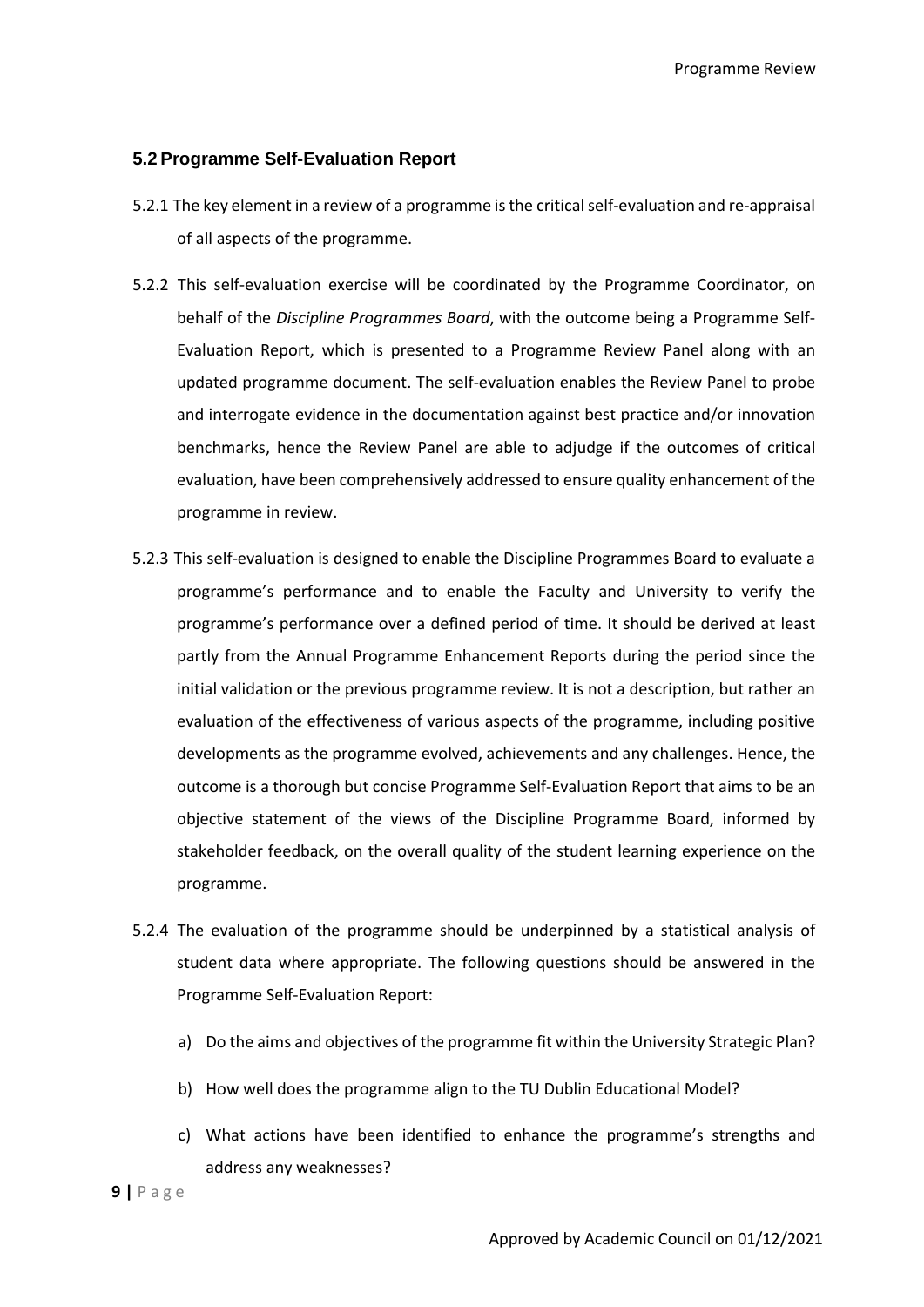- d) How have industrial, commercial and professional developments impacted on the programme?
- e) Have the access, transfer and progression arrangements been implemented successfully to ensure achievement of the TU Dublin Strategic Plan (e.g. intake policy and procedures, admission requirements and standards of those admitted, advanced entry / transfers into a programme, and numbers progressing through the programme);
- f) How does the programme structure and curriculum ensure that prescribed programme outcomes are achievable?
- g) Are there opportunities for students to develop, obtain feedback and be assessed on an agreed set of Graduate Attributes?
- h) How well does the programme align to the TU Dublin Learning, Teaching and Assessment Strategy, and how effective is the programme based approach to learning, teaching and assessment been in ensuring:
	- a. All students receive the relevant information and support to make a smooth transition into your programme and develop core skills for success;
	- b. Students achieve and appropriately evidence the learning outcomes;
	- c. Manageable and realistic workloads for students and staff, in the context of ECTS and associated learning hours (timetabled and independent);
	- d. A balance of assessment for, of and as learning;
	- e. Provision of effective and timely feedback that supports the development of students as self-regulated learners;
	- f. Academic integrity within all assessment and associated processes.
- i) Are authentic 'real world' tasks are assessments employed across the programme?
- j) What strategies have been used to ensure equality and inclusion of all students within learning and assessment processes, and for supporting and fostering diversity within the student cohort?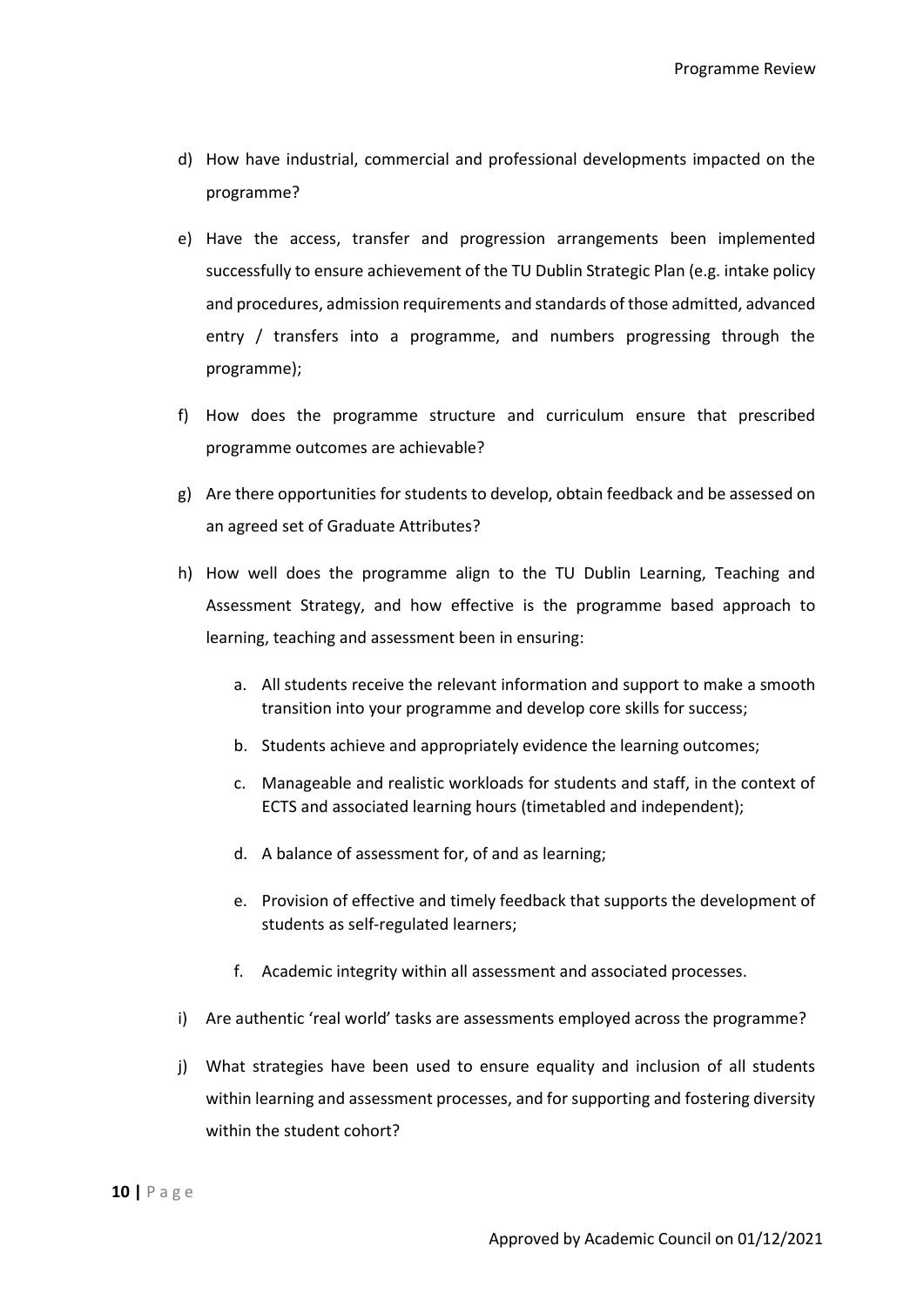- k) Are practice placements appropriate and fit for purpose, having regard to the requirements of professional, regulatory, and associative bodies, in the context of student achievement of learning outcomes and in the overall student experience?
- l) Are work placements and/or community-based learning projects appropriate and fit for purpose in the context of achieving the learning outcomes of the programme and in the overall student experience?
- m) Are international student exchanges appropriate and fit for purpose in the context of students achieving the learning outcomes of the programmes, the overall student experience and the fostering of international links to the programme?
- n) Have the graduates of the programme gained employment or progressed to further learning?
- o) How has feedback from key stakeholders, e.g. staff, students, employers, graduates, and external examiners been used to inform the programme development;
- p) What has been the impact of the learning environment, both physical and virtual, on the programme delivery and the student learning experience?
- q) How have learning resources (Library, VLE, IT, etc.) been used to support and enhance learning within the programme and what has been their impact on the student learning experience?
- r) How has the Annual Academic Quality Enhancement process been used to identify issues and actions to continually enhance the programme and student learning experience?
- s) How has research, scholarship of teaching and external engagement underpinned and informed the development of the programme?
- t) How effective has the student handbook and other information channels been in communicating with students?
- u) How are students with specific needs supported in the programme?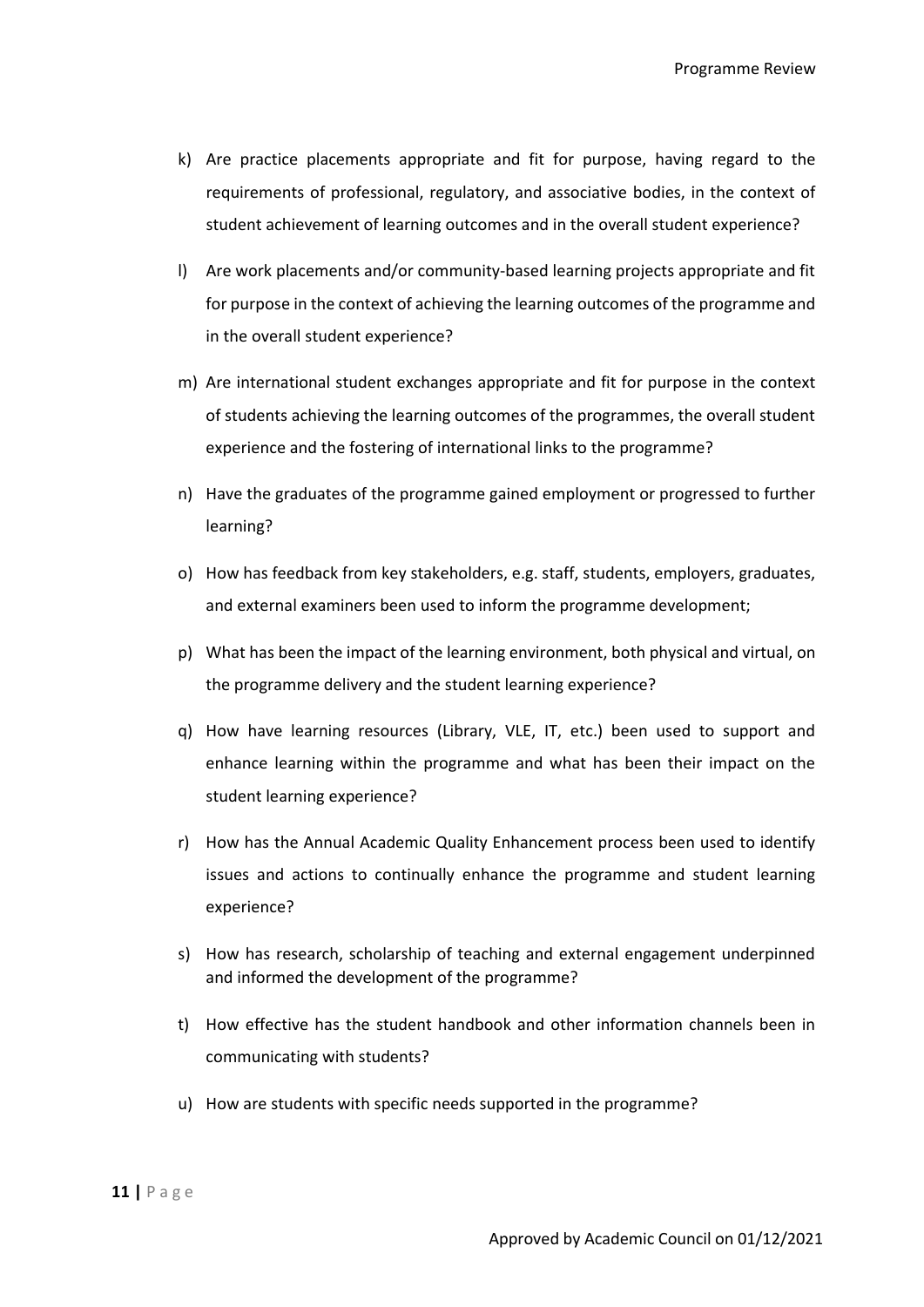5.2.5 A Programme development plan must be included in the Programme Self-Evaluation Report.

This will contain:

- Outcomes of the review of learning, teaching and assessment approaches;
- A description and rationale for all proposed changes to the programme under review;
- Updated programme schedule incorporating proposed changes.
- 5.2.6 Where the review of the programme leads to significant changes in the programme outcomes, or the sequence/replacement of modules, the Programme Development Plan must describe any transition arrangements that need to be in place for continuing and repeating students.

#### <span id="page-11-0"></span>**5.3 Consideration of Programme Self-Evaluation Report by Faculty Board**

- 5.3.1 The Programme Documentation is drafted by the Programme Coordinator, with support of members of the Programme Team, on behalf of the Discipline Programmes Board. When the Discipline Programmes Boards is satisfied the documentation is complete and accurate, the Chair or nominee submits the Self-Evaluation Report to the Faculty Vice-Dean of Education.
- 5.3.2 Faculty Board considers the Programme Self-Evaluation Report to ensure the critical evaluation has been completed, all requirements have been satisfied, all relevant strategies and policies have been adhered to, and the document is of an appropriate standard.
- 5.3.3 The Head of School responsible for the programme, confirms the availability of all resources and facilities described within the document. If satisfied, the Chair of the Faculty Board (or nominee) submits the Programme Self-Evaluation Report to Academic Affairs.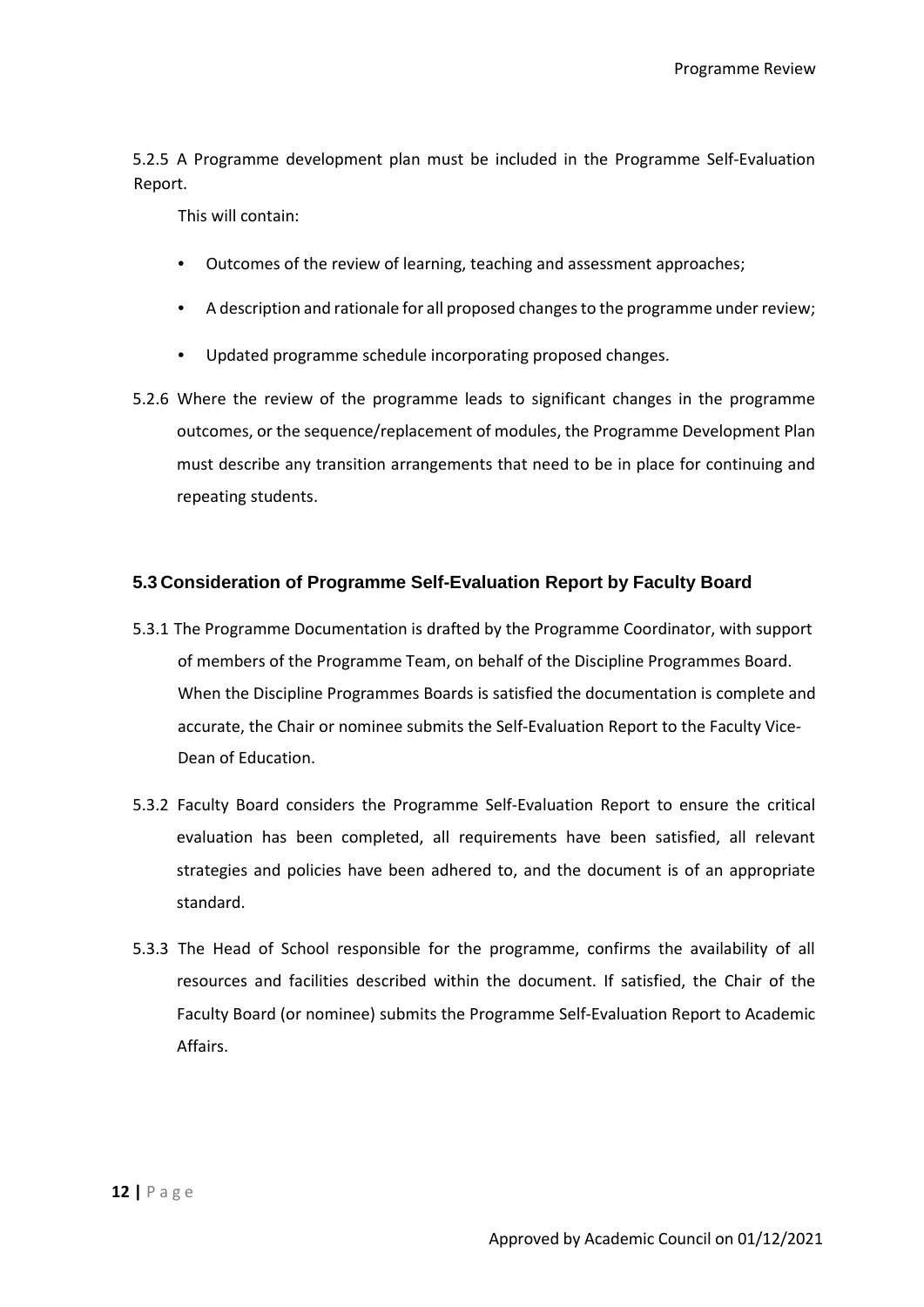#### <span id="page-12-0"></span>**5.4 Programme Review Panel**

- 5.4.1 In the case of programmes leading to Major Awards, the *Academic Quality Assurance & Enhancement Committee* approves the external member nominations and formally establishes the Programme Review Panel.
- 5.4.2 The membership of Programme Review Panel will be constituted to suit the programme needs. For instance, in the case of a multidisciplinary programme there may be a need to increase the number of subject matter experts on the panel. The minimum number and type of members is as follows:
	- Chair (TU Dublin senior academic)
	- One internal TU Dublin Academic staff member (from outside the Faculty where the programme is located)
	- Two external academics
	- One external industry/employer/profession/community representative
	- Academic Affairs Representative
- 5.4.3 In the case of a programme leading to a Minor, Special Purpose or Supplemental Award, the review process to be followed (shown in Section 6.2) and the panel membership will depend on the nature of the programme and will be determined by Academic Affairs in consultation with the Faculty Vice-Dead of Education.
- 5.4.4 As per Section 4.5 above, at the start of the review process, Schools shall provide an external panel nominees shortlist, as set out in the **External Panel Member Nomination** Form.
- 5.4.5 The review panel composition shall proactively account for gender balance and reflect the spirit of Equality, Diversity and Inclusivity.
- 5.4.6 The Programme Review Panel's role is to make an impartial judgement on the overall standard of the programme and on its acceptability when compared with other similar programmes nationally and internationally.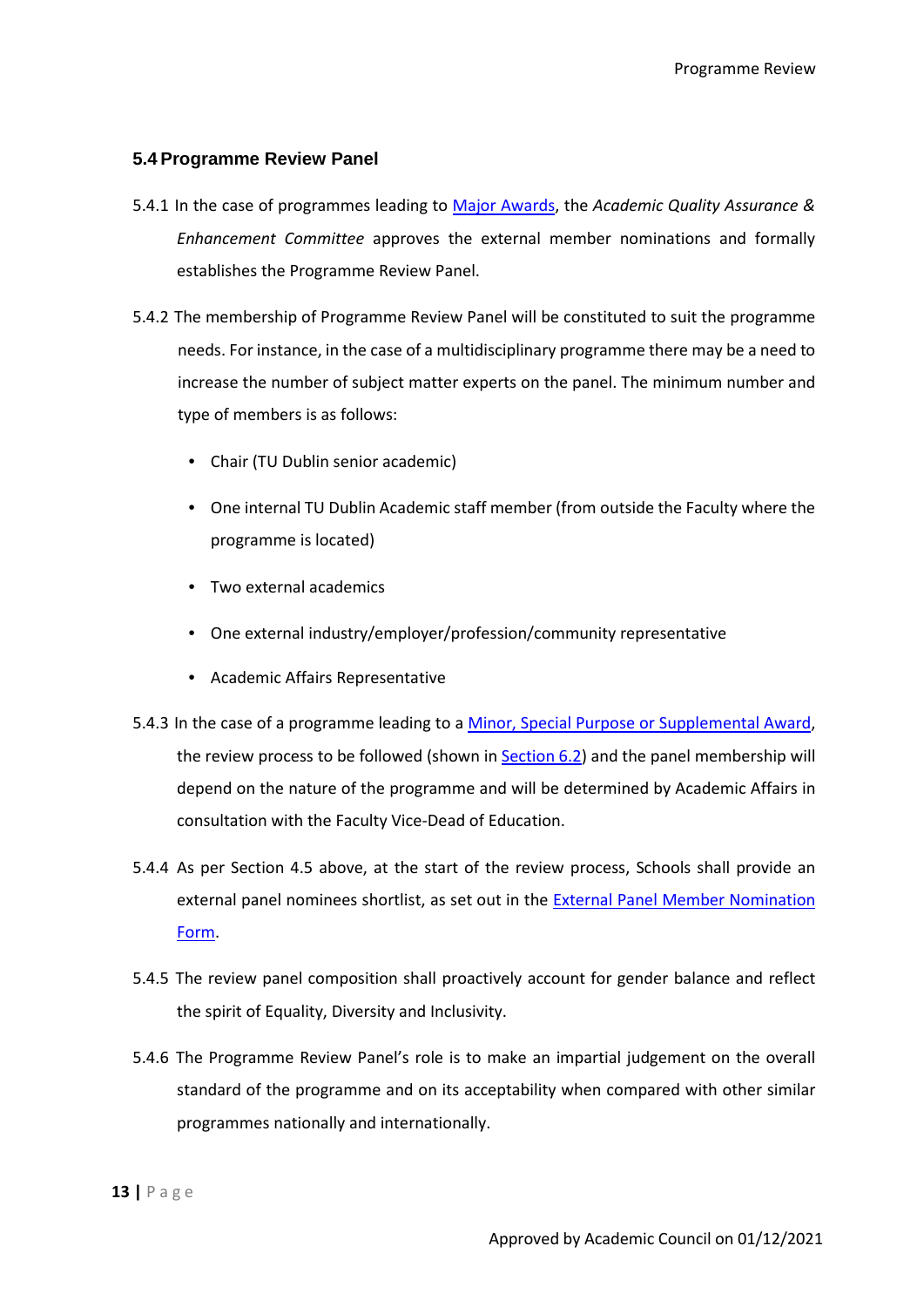- 5.4.7 The Panel reviews and considers the critical Programme Self-Evaluation Report and any revisions proposed to ensure that the revisions are appropriate. An outline of the key issues to be addressed is provided in the Guidance Document for Validation/Review Panels. The primary purpose of the review event is an objective assessment of the issues identified in the Programme Self-Evaluation Report.
- 5.4.8 The Review Panel will be tasked with:
	- Reviewing the Programme Self-Evaluation Report, programme information and supporting documentation prior to the visit, considering any information presented during the site visit, and ensuring the programme meets the requirements set out in TU Dublin academic policies and the Quality Framework;
	- Participation in planned site-visit;
	- Preparing an interim report specifying its findings and recommendations and to communicate the same to School management, Chair of the Discipline Programme Board and the Programme Coordinator at the Exit Meeting;
	- Finalising the Programme Review Report that will provide the basis for the subsequent response and action plan emanating from the School;
	- Considering the School's response to the Programme Review Report and making an overall recommendation to the Academic Quality Assurance & Enhancement Committee.

#### <span id="page-13-0"></span>**5.5 Programme Review Event**

- 5.5.1 The review event is organised by Academic Affairs in consultation with the relevant Head of School.
- 5.5.2 The Programme Review Panel visits the School to review the documentation, to discuss the programme and self-evaluation of the programme with the Programme Team, students and graduates of the programme, and to view the facilities available to the programme.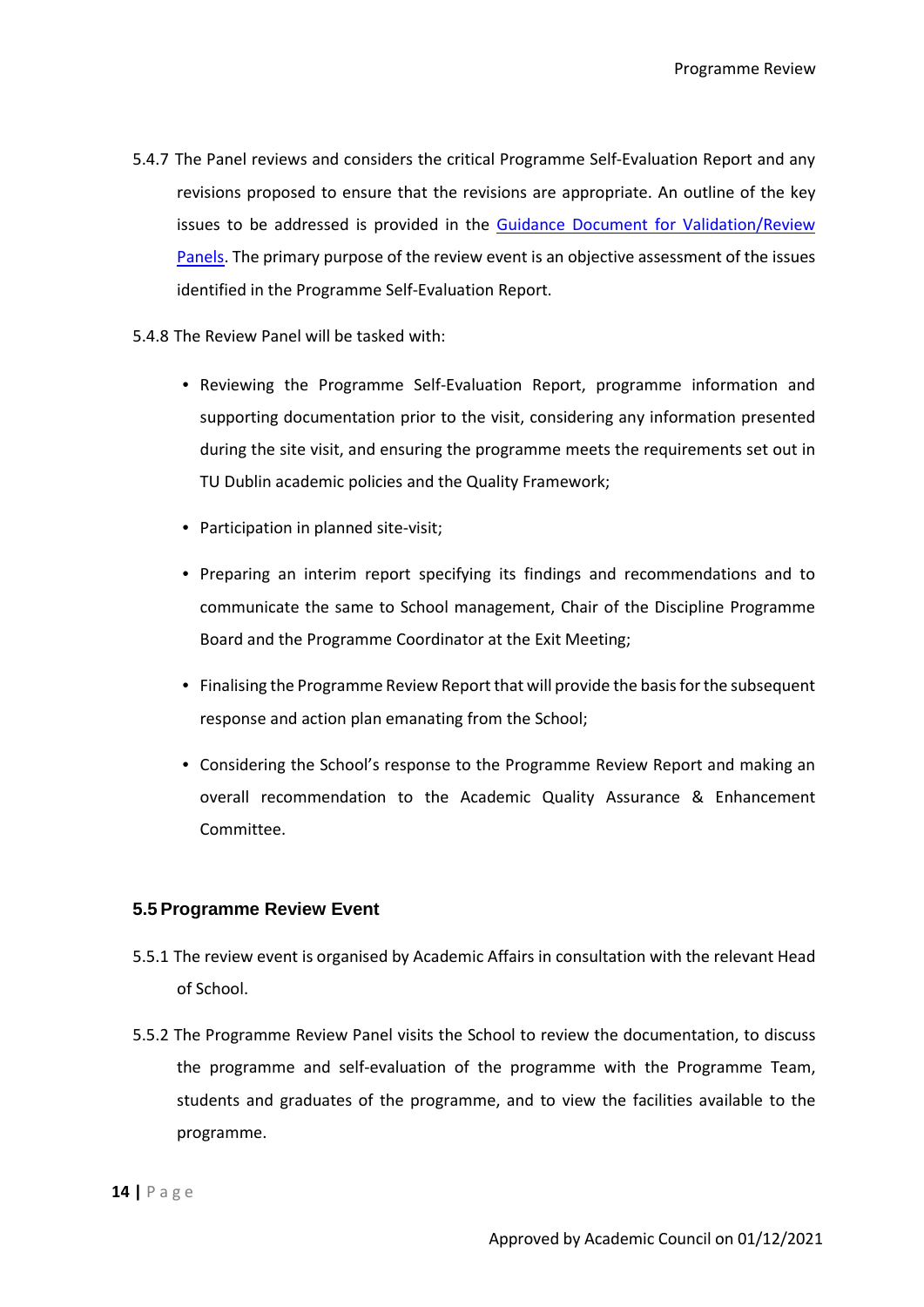- 5.5.3 Academic Affairs will prepare the agenda and timetable for the review visit in consultation with the Programme Coordinator, based on the indicative Programme Review Agenda.
- 5.5.4 The School will be responsible for organising the relevant staff and stakeholder inputs and meetings, and arranging for access and visits to the relevant facilities and services. Meeting rooms to accommodate stakeholder meetings will be made available, to facilitate meetings with School management, students registered on the programme, graduates, staff teaching on the programme, employers and external representatives from any industry, professions, community organisations involved in the development or delivery of the programme.
- 5.5.5 The School will also arrange a meeting room where the review panel can meet privately and which can be used for refreshments and lunch.
- 5.5.6 The visit will end with an Exit Meeting, in which the panel will provide the indicative outcomes of the review exercise.

#### <span id="page-14-0"></span>**5.6 Exit Meeting**

- 5.6.1 The Exit Meeting accords the Review Panel the opportunity to communicate their provisional findings to the Head of School (or nominee), the Chair of the Discipline Programme Board, and the Programme Coordinator. The Panel Chair will present the findings in the form of Recommendations and Conditions.
- 5.6.2 The purpose of the Exit Meeting is to provide initial feedback and to make points of clarification. It is not intended as a discussion of findings as they are at this point provisional and may be amended following clarification and further evidence, post-visit discussion and reflections by panel members.
- 5.6.3 The outcome of the Programme Review event is the draft Programme Review Report.

#### <span id="page-14-1"></span>**5.7 Programme Review Report**

5.7.1 The Programme Review Report is expected to provide formative feedback aimed at the quality enhancement of the programme.

**15 |** P a g e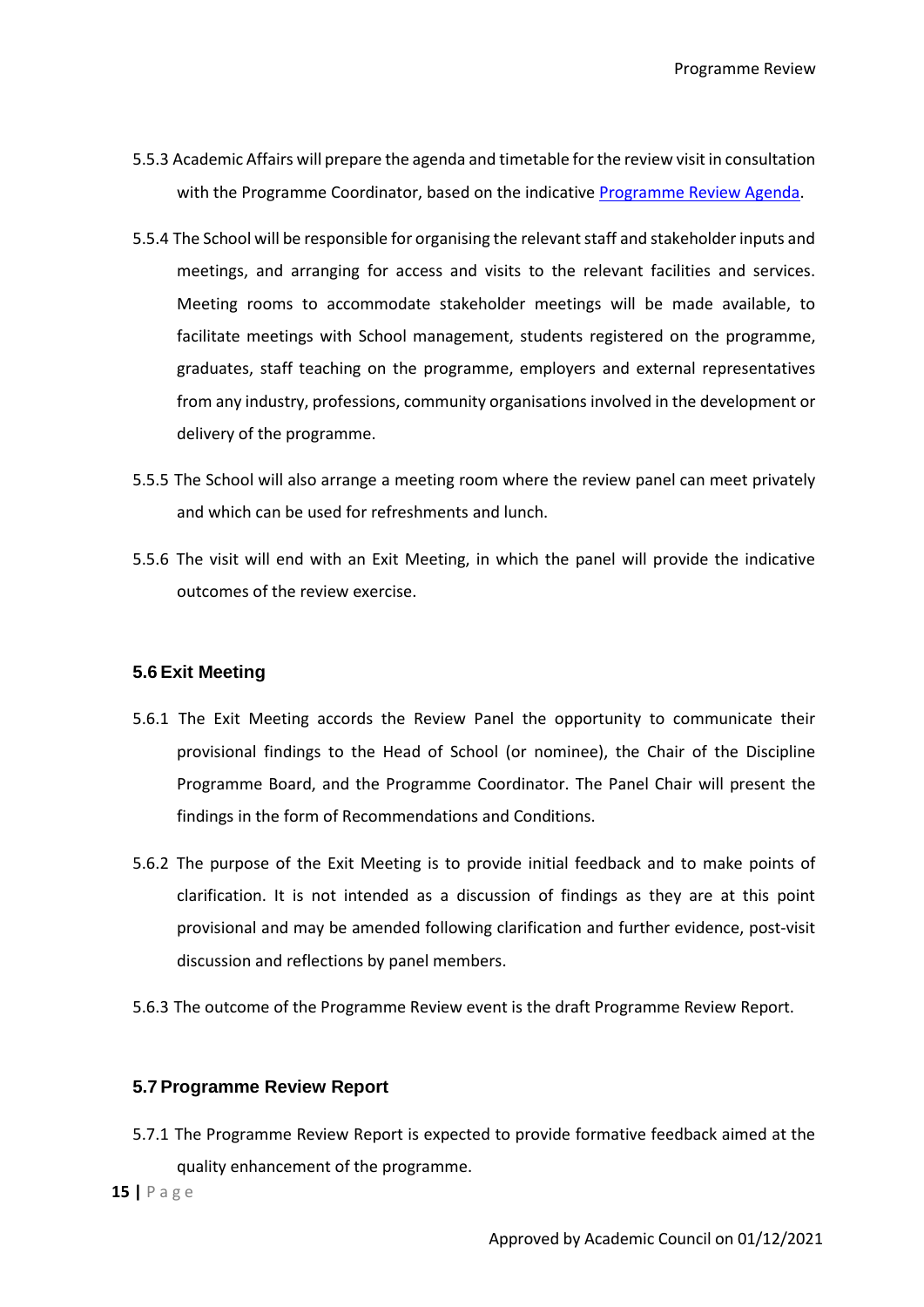- 5.7.2 The Review Panel and Academic Affairs will agree a timeline for finalisation of the report, sign-off and returning to the Academic Affairs. Typically, this will be within 2 weeks after the end of site visit.
- 5.7.3 The Programme Review Report contains the following sections:
	- Programme Details
	- Membership of Programme Review Panel
	- List of documentation reviewed by Programme Review Panel
	- Schedule of Review Event
	- Details of Facilities/Resources viewed by Programme Review Panel
	- List of any derogations from University regulations
	- Summary of Review Panel's findings (highlighting strengths, weaknesses and inherent opportunities for improvement)
	- Overall Recommendation to Academic Quality Assurance & Enhancement Committee
		- List of Conditions & Recommendations

#### <span id="page-15-0"></span>**5.8 Post Review Event**

- 5.8.1 At the end of the Programme Review event, the Chair will provide a verbal draft report with the overall recommendation and identify a provisional list of conditions and recommendations.
- 5.8.2 The Academic Affairs representative will complete the draft report within two weeks of the review event and circulate to the Review Panel members.
- 5.8.3 The review panel members will have one week for factual accuracy checking of draft report and providing any comments/feedback to the Academic Affairs representative.
- 5.8.4 Unless any significant issues are raised in the panel members' feedback, the Academic Affairs representative will finalise the document and send to the Review Panel Chair for

**16 |** P a g e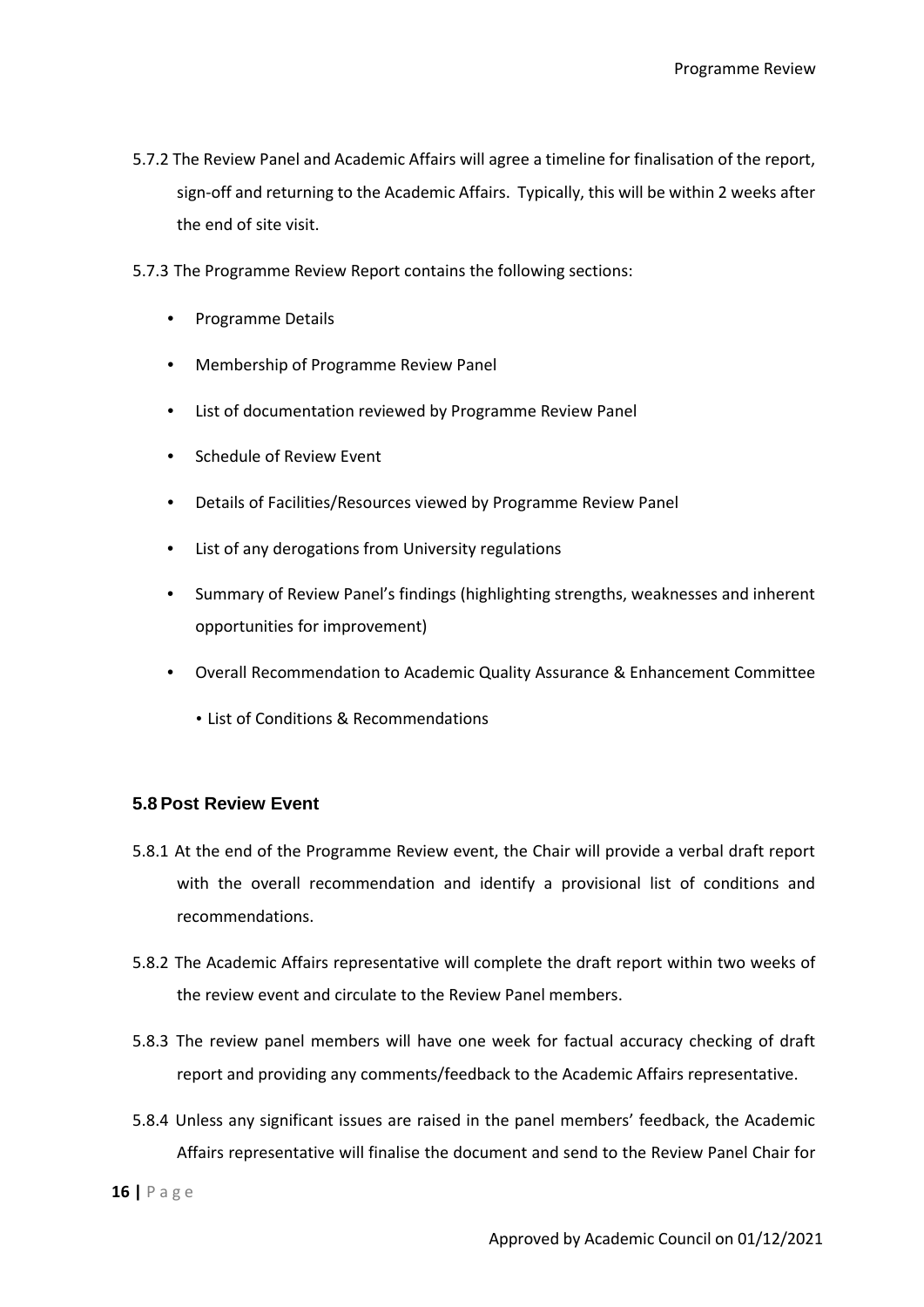sign off. Once approved by the Chair, the Academic Affairs representative will submit the report to the Head of School.

- 5.8.5 The Head of School will have one week to check for factual accuracy. Assuming there are no inaccuracies, the School will have one month to respond to the Programme Review Panel's report clearly identifying how the conditions have been met and the recommendations have been addressed.
- 5.8.6 For conditions or recommendations that may require long-term changes or resourcing, the School's response must present the actions, including timelines, that will be taken to ensure this conditions will be met and recommendations addressed in a specified time.
- 5.8.7 Where the conditions or recommendations lead to significant changes in the programme outcomes, or the sequence/replacement of modules, the School must update the Programme Development Plan, and describe any additional transition arrangements for continuing and repeating students.
- 5.8.8 Academic Affairs will send the School's response to the Programme Review Panel members who may submit additional comments to Academic Affairs regarding the School responses.
- 5.8.9 The Programme Review Panel's report, the School's response and any additional comments from the Panel members will be tabled at the *Academic Quality Assurance & Enhancement Committee* for consideration. If satisfied all conditions have been met and all recommendations have been addressed, the Report and School response will be submitted to University Programmes Board for noting. Where conditions have not been met, the Academic Quality Assurance & Enhancement Committee decision will be deferred until such time as all conditions have been met.
- 5.8.10 Once approved, the School will update the Programme & Module Catalogues to capture any changes to the programme and modules arising from the response to the Panel's conditions and recommendations.
- **17 |** P a g e 5.8.11 If the Programme Review Panel identified conditions and/or recommendations that could not be addressed in the short term by the School, the actions can be added to the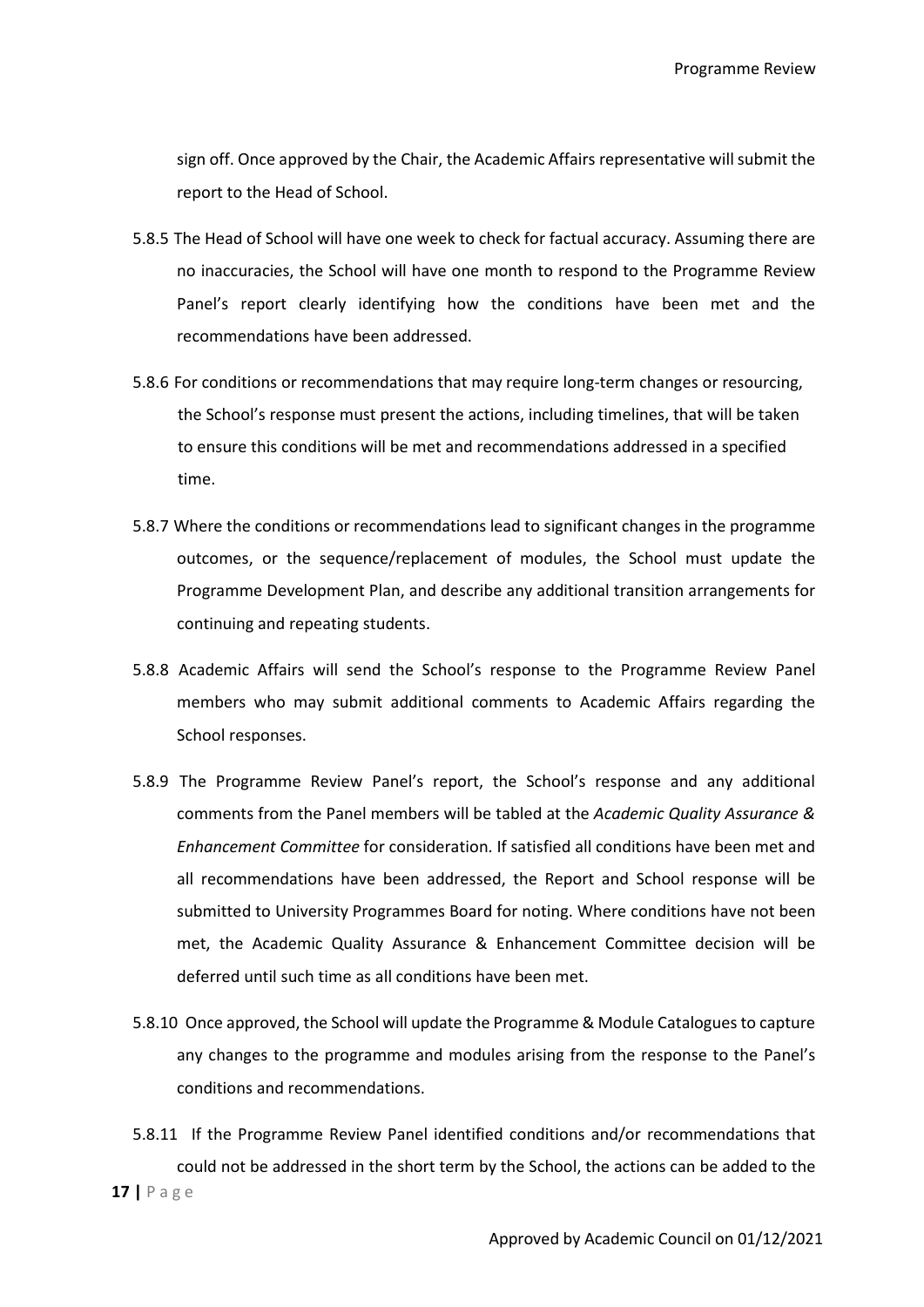Discipline Enhancement Plan. However, the Programme Review Panel must be satisfied that this is the appropriate course of action. Similarly, if the conditions or recommendations need to be considered at the Faculty or University level, the actions can be added to the Faculty or University Enhancement Plans.

5.8.12 Completed Programme Review Reports and the School Responses will be published on the TU Dublin Academic Affairs website, in accordance with the Qualifications and Quality Assurance (Education and Training) Act 2012.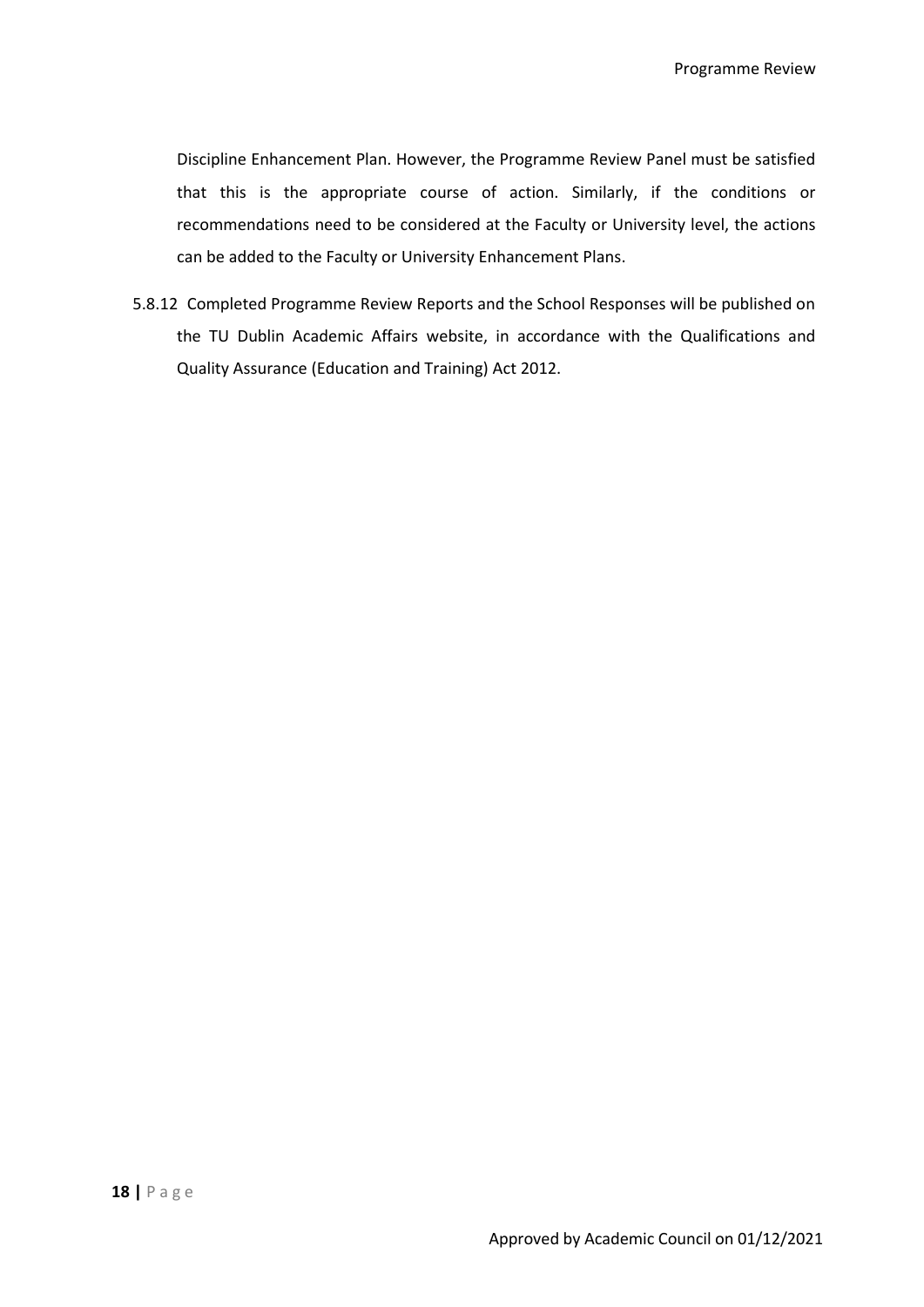### <span id="page-18-0"></span>**6. Process Flow Charts**

#### <span id="page-18-1"></span>**6.1 Review of Programmes Leading to Major Awards**